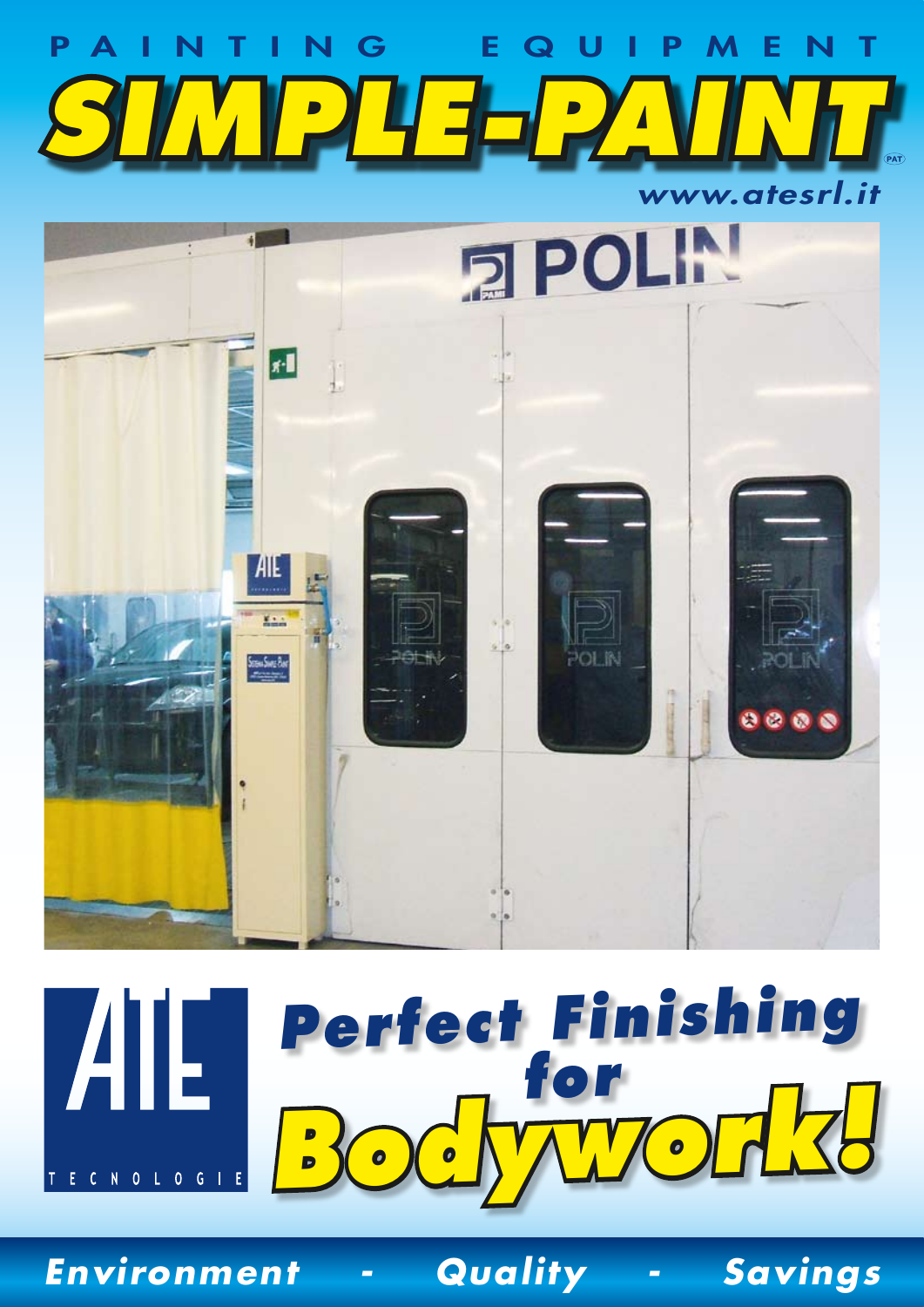

### **APPLICATION**

#### The **SIMPLE-PAINT SYSTEM** can be used with

- all mixed-air and air-mix non electrostatic spray guns (high or low pressure)
- all water- and solvent-based paints

#### **WHY USE SIMPLE-PAINT?**

**"Rubbing"** of the paint against the inside of the gun nozzle and then on the workpiece during the painting process produces **"static electricity"** (which impedes perfect application of the paint)

### **THE SIMPLE-PAINT SYSTEM**

- treats the air used by the gun
- removes oil and other impurities
- **eliminates the static electricity** that builds up in the gun (by "deionising" the air)
- • improves and facilitates transfer and deposit of paint on the workpiece







**IMPORTANT** • **EASY TO APPLY!** • **RAPID INSTALLATION** (just 1 day)**!** • **IMMEDIATE RESULTS!**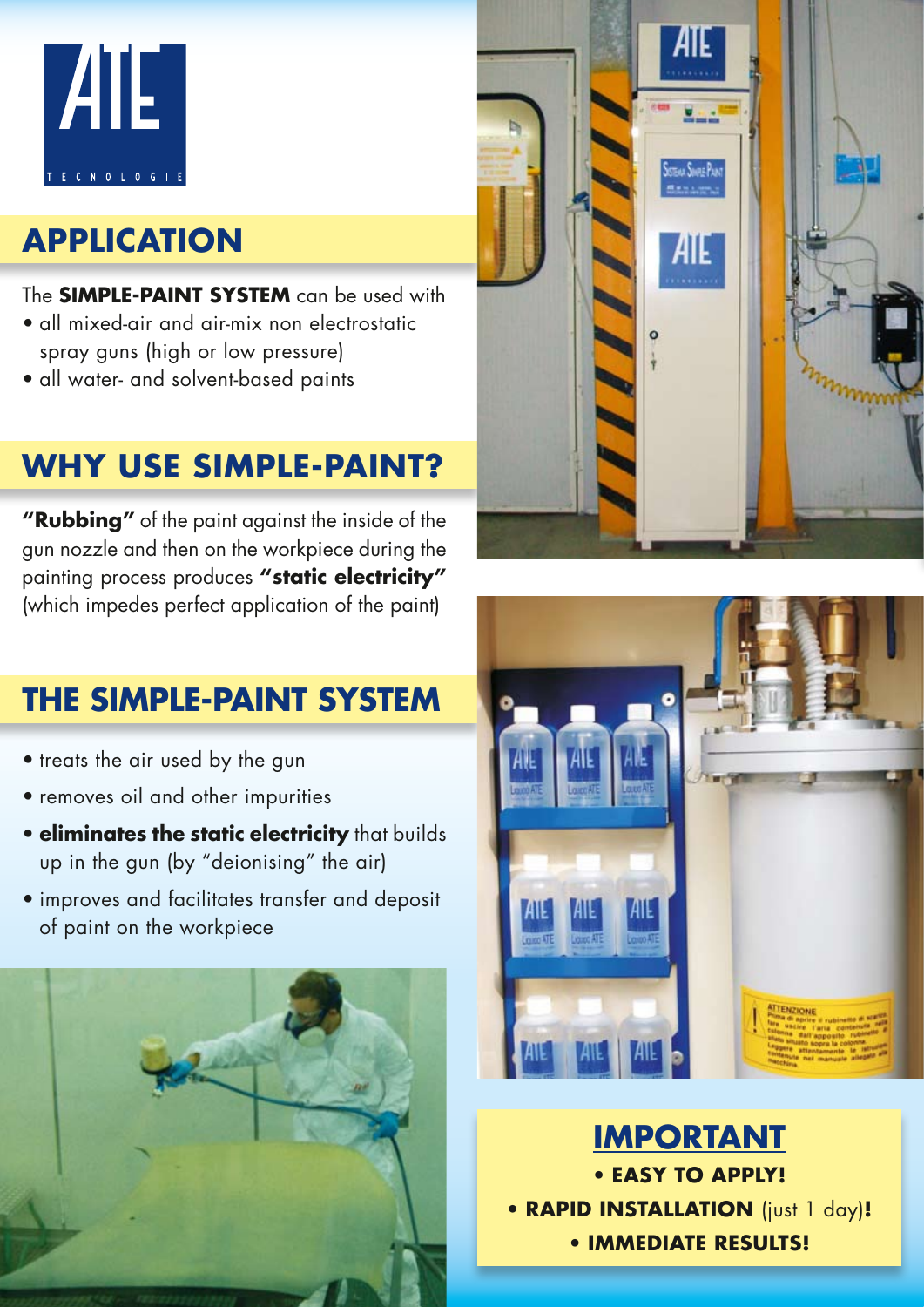

#### **ADVANTAGES**

- **SAVING ON PAINT**
- **GREATER UNIFORMITY AND BETTER SREADING**
- • **ORANGE PEEL REDUCTION**
- **QUICK DRYING**
- • **LESS PAINT DISPERSION** (less Over-Spray and paint "rebound")
- **REDUCTION OF "PARTICLES" ON THE OBJECT**
- **REDUCTION OF POLISHING TIME**
- **COST SAVINGS** on booth maintenance
- **LESS POLLUTION**

## **USED IN THE BEST BODYWORKS!**